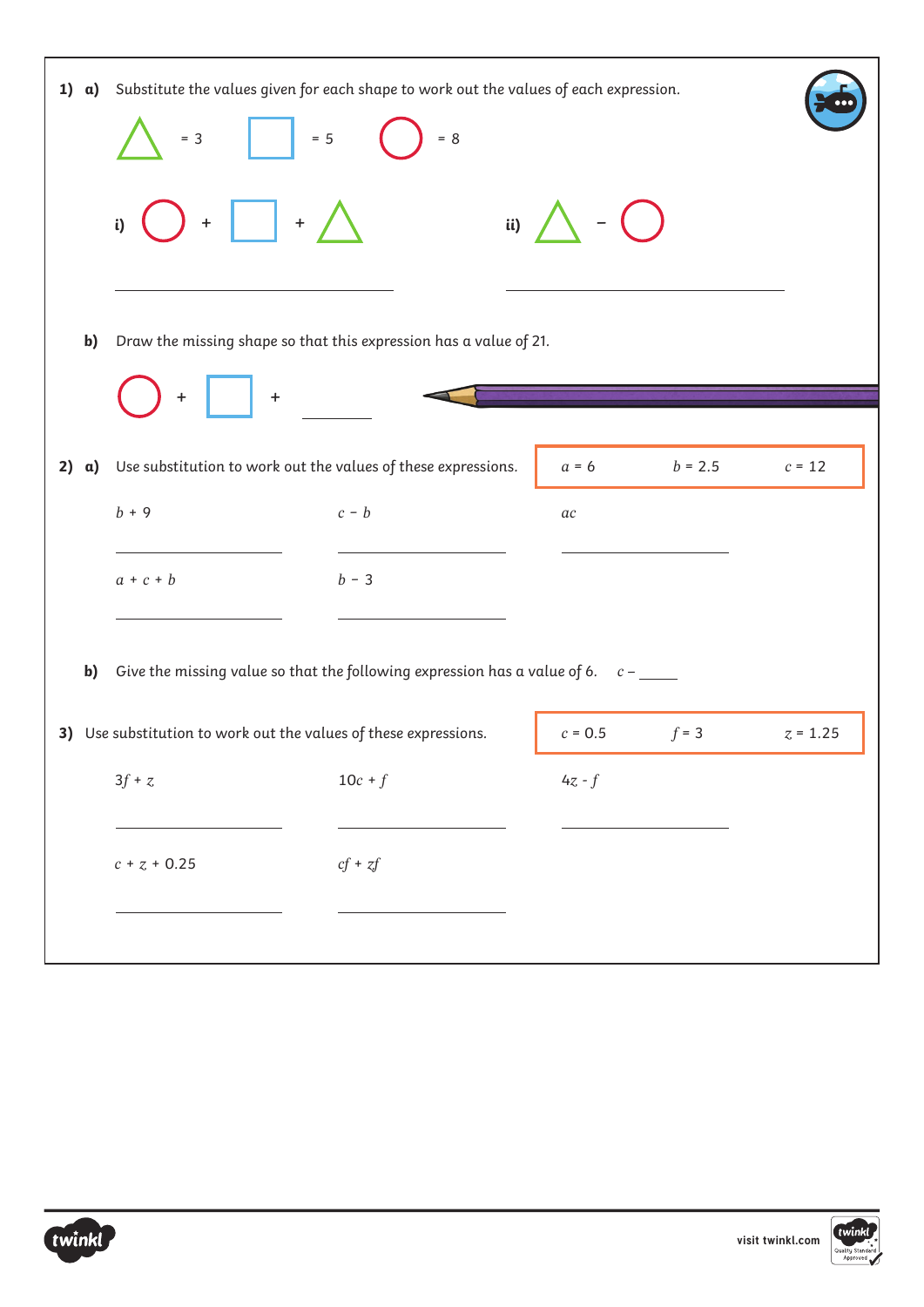| 1) |            | Do you agree or disagree with each of these statements about this formula?<br>$c = 2b$<br>Try substituting numbers into the formula to test your thinking. |
|----|------------|------------------------------------------------------------------------------------------------------------------------------------------------------------|
|    | a)         | In this formula, the value of $c$ is 4.                                                                                                                    |
|    |            |                                                                                                                                                            |
|    |            |                                                                                                                                                            |
|    | b)         | In this formula, the value of $b$ is half the value of $c$ .                                                                                               |
|    |            |                                                                                                                                                            |
|    |            |                                                                                                                                                            |
| 2) |            | Are the following statements true or false? Explain your reasoning.                                                                                        |
|    | $\alpha$ ) | When $f = 3$ , $8f + 9$ has a value of 32.                                                                                                                 |
|    |            |                                                                                                                                                            |
|    |            |                                                                                                                                                            |
|    | b)         | When $x = 10$ and $y = 1.5$ , $xy + 20$ has a value of 35.                                                                                                 |
|    |            |                                                                                                                                                            |
|    |            |                                                                                                                                                            |
|    | c)         | When $x = 2.5$ and $f = 2.25$ , $4x + 2f$ has a value of 13.5.                                                                                             |
|    |            |                                                                                                                                                            |
|    |            |                                                                                                                                                            |
|    |            |                                                                                                                                                            |



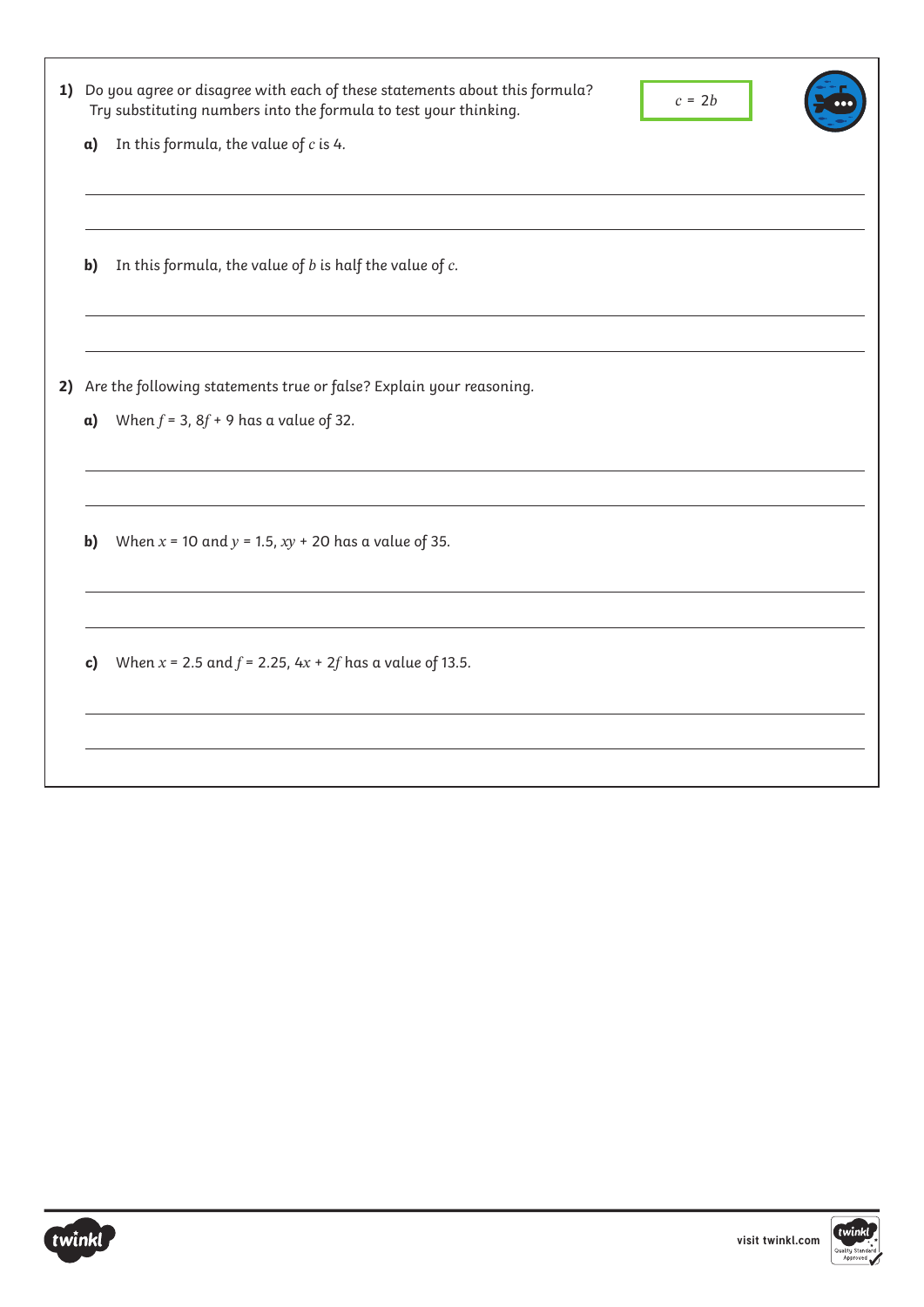| twinkl                                                                                                                                                                | visit twinkl.com | twinkl |
|-----------------------------------------------------------------------------------------------------------------------------------------------------------------------|------------------|--------|
|                                                                                                                                                                       |                  |        |
|                                                                                                                                                                       |                  |        |
|                                                                                                                                                                       |                  |        |
|                                                                                                                                                                       |                  |        |
|                                                                                                                                                                       |                  |        |
|                                                                                                                                                                       |                  |        |
|                                                                                                                                                                       |                  |        |
|                                                                                                                                                                       |                  |        |
|                                                                                                                                                                       |                  |        |
|                                                                                                                                                                       |                  |        |
|                                                                                                                                                                       |                  |        |
|                                                                                                                                                                       |                  |        |
|                                                                                                                                                                       |                  |        |
| $+$<br>$+$                                                                                                                                                            |                  |        |
| of 6. Find at least four different possibilities.<br>$\int$ = a prime number<br>$=$ a multiple of 4<br>$=$ a square number                                            |                  |        |
| 2) By using substitution, give each of the shapes a different value so that the value of the expression will be a multiple                                            |                  |        |
|                                                                                                                                                                       |                  |        |
| $3a + 4b = c$<br>$c = 4x - z$                                                                                                                                         |                  |        |
| substitution, give $c$ a value and then find the possible values of $a$ , $b$ , $x$ and $z$ that will make all the<br>formulae correct. Find two different solutions. |                  |        |
| 1) In both of these formulae, c stands for the same number and has a value between 20 and 100. Using                                                                  |                  |        |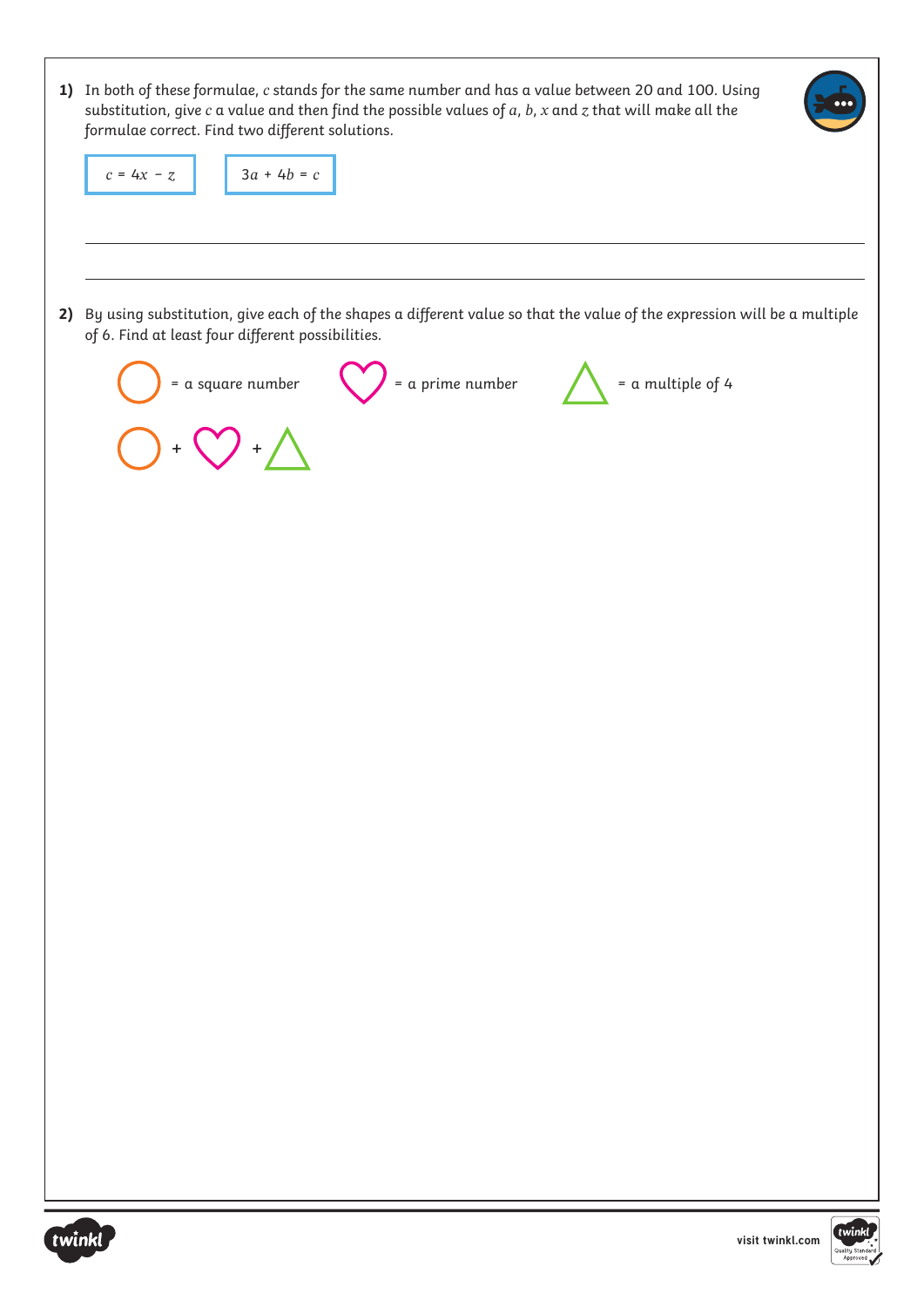

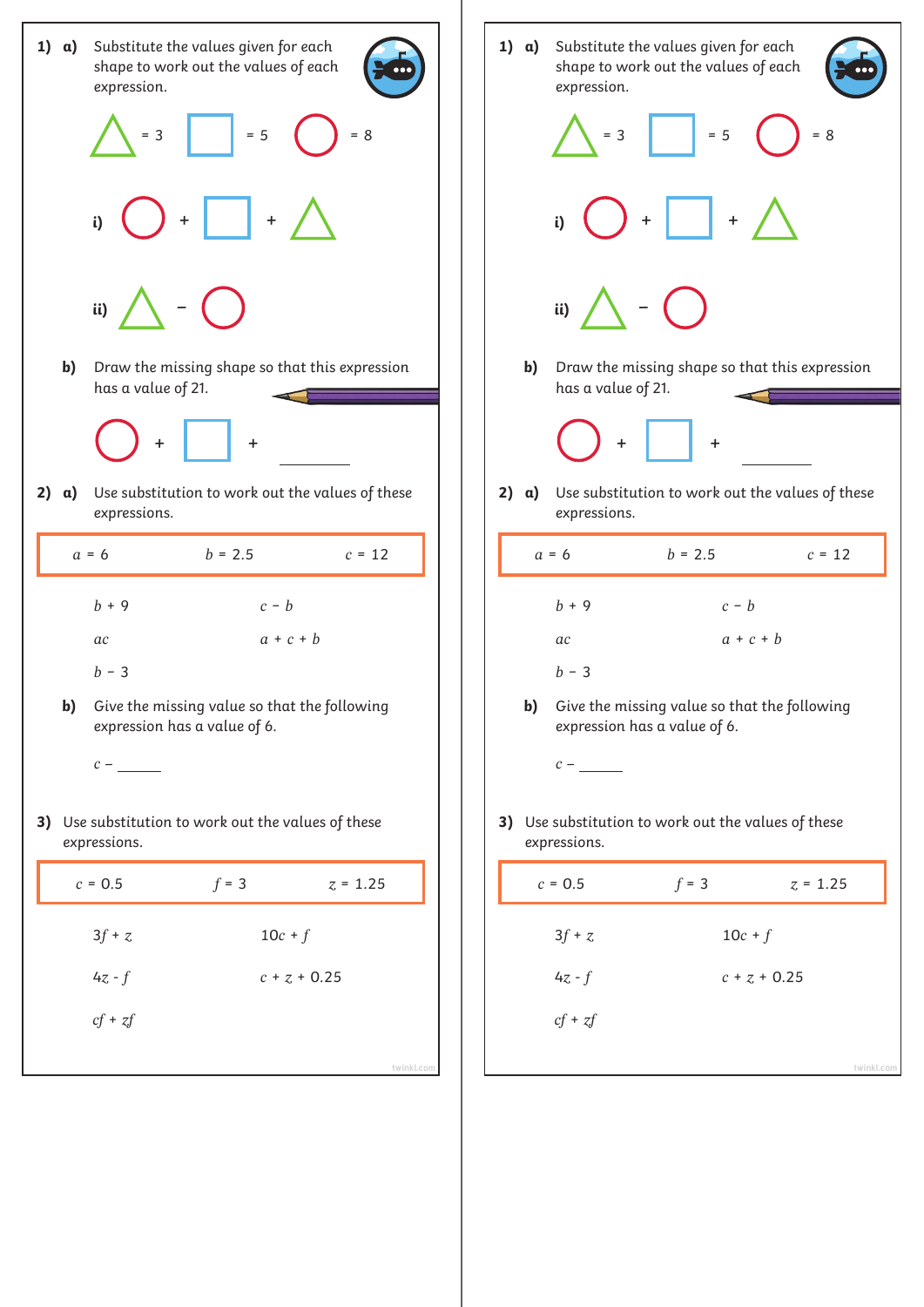**1)** Do you agree or disagree with each of these statements about this formula?



Try substituting numbers into the formula to test your thinking.

- **a)**  In this formula, the value of *c* is 4.
- **b)**  In this formula, the value of *b* is half the value of *c*.
- **2)** Are the following statements true or false? Explain your reasoning.
	- **a)** When  $f = 3$ ,  $8f + 9$  has a value of 32.
	- **b)** When  $x = 10$  and  $y = 1.5$ ,  $xy + 20$  has a value of 35.
	- **c)** When  $x = 2.5$  and  $f = 2.25$ ,  $4x + 2f$  has a value of 13.5.
- **1)** In both of these formulae, *c* stands for the same number and has a value between 20 and 100. Using substitution, give *c* a value and then find the possible values of *a*, *b*,

*x* and *z* that will make all the formulae correct. Find two different solutions.



**2)** By using substitution, give each of the shapes a different value so that the value of the expression will be a multiple of 6. Find at least four different possibilities.



**1)** Do you agree or disagree with each of these statements about this formula?

Try substituting numbers into the formula to test your thinking.

- $c = 2b$  **c** = 2*b* 
	- **a)**  In this formula, the value of *c* is 4.
	- **b)**  In this formula, the value of *b* is half the value of *c*.
	- **2)** Are the following statements true or false? Explain your reasoning.
		- **a)** When  $f = 3$ ,  $8f + 9$  has a value of 32.
		- **b)** When  $x = 10$  and  $y = 1.5$ ,  $xy + 20$  has a value of 35.
		- **c)** When  $x = 2.5$  and  $f = 2.25$ ,  $4x + 2f$  has a value of 13.5.
	- **1)** In both of these formulae, *c* stands for the same number and has a value between 20 and 100. Using substitution, give *c* a value and then find the possible values of *a*, *b*,

**[twinkl.com](https://www.twinkl.co.uk/resources/white-rose-maths-resources/year-6-white-rose-maths-resources-key-stage-1-year-1-year-2/spring-block-3-algebra-year-6-white-rose-maths-supporting-resources-key-stage-1) [twinkl.com](https://www.twinkl.co.uk/resources/white-rose-maths-resources/year-6-white-rose-maths-resources-key-stage-1-year-1-year-2/spring-block-3-algebra-year-6-white-rose-maths-supporting-resources-key-stage-1)**



*x* and *z* that will make all the formulae correct. Find two different solutions.

```
c = 4x − z 3a + 4b = c 3a + 4b = c 3a + 4b = c
```
**2)** By using substitution, give each of the shapes a different value so that the value of the expression will be a multiple of 6. Find at least four different possibilities.